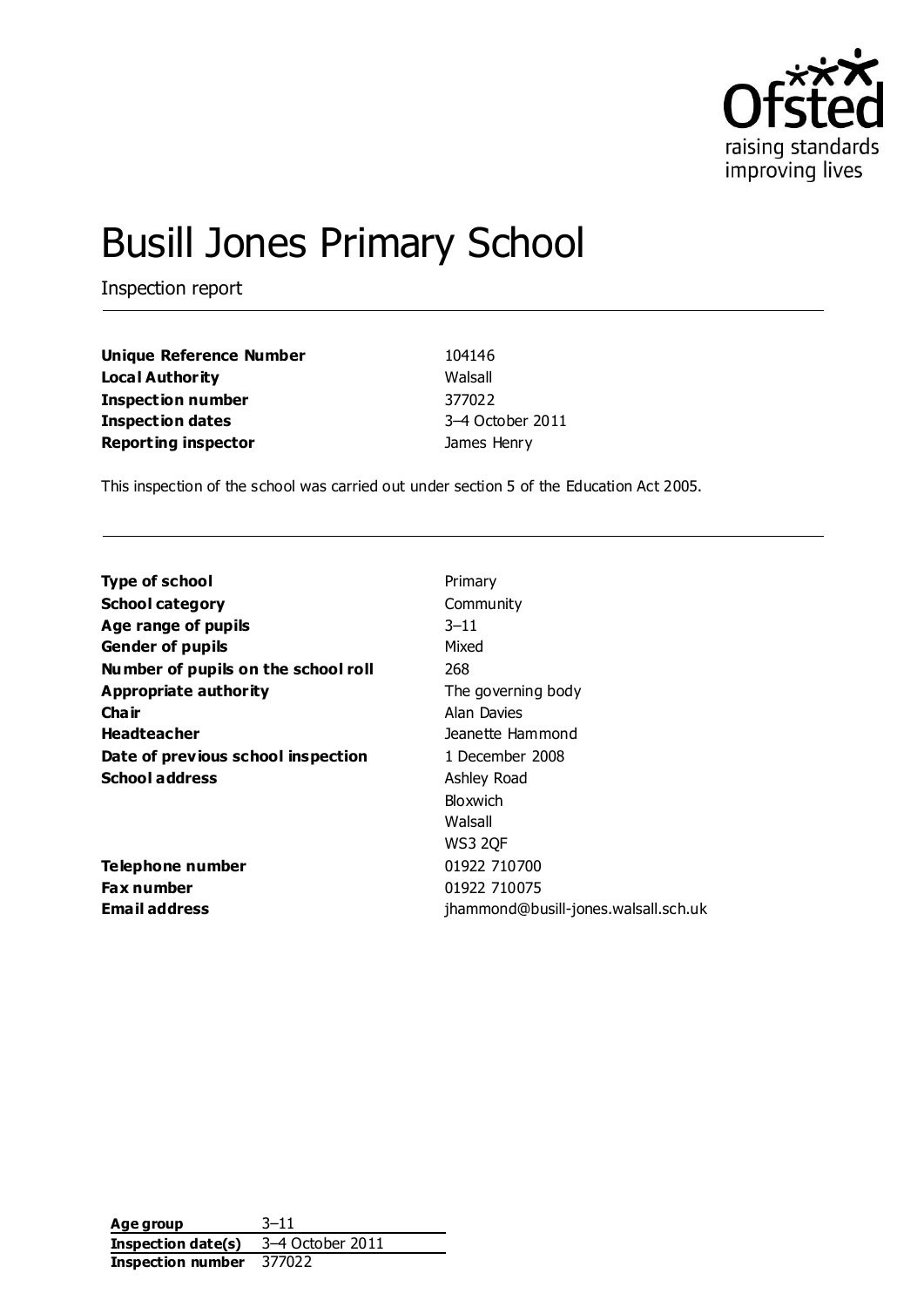The Office for Standards in Education, Children's Services and Skills (Ofsted) regulates and inspects to achieve excellence in the care of children and young people, and in education and skills for learners of all ages. It regulates and inspects childcare and children's social care, and inspects the Children and Family Court Advisory Support Service (Cafcass), schools, colleges, initial teacher training, work-based learning and skills training, adult and community learning, and education and training in prisons and other secure establishments. It assesses council children's services, and inspects services for looked after children, safeguarding and child protection.

Further copies of this report are obtainable from the school. Under the Education Act 2005, the school must provide a copy of this report free of charge to certain categories of people. A charge not exceeding the full cost of reproduction may be made for any other copies supplied.

If you would like a copy of this document in a different format, such as large print or Braille, please telephone 0300 123 4234, or email enquiries@ofsted.gov.uk.

You may copy all or parts of this document for non-commercial educational purposes, as long as you give details of the source and date of publication and do not alter the information in any way.

To receive regular email alerts about new publications, including survey reports and school inspection reports, please visit our website and go to 'Subscribe'.

Piccadilly Gate Store St **Manchester** M1 2WD

T: 0300 123 4234 Textphone: 0161 618 8524 E: enquiries@ofsted.gov.uk W: www.ofsted.gov.uk

© Crown copyright 2011

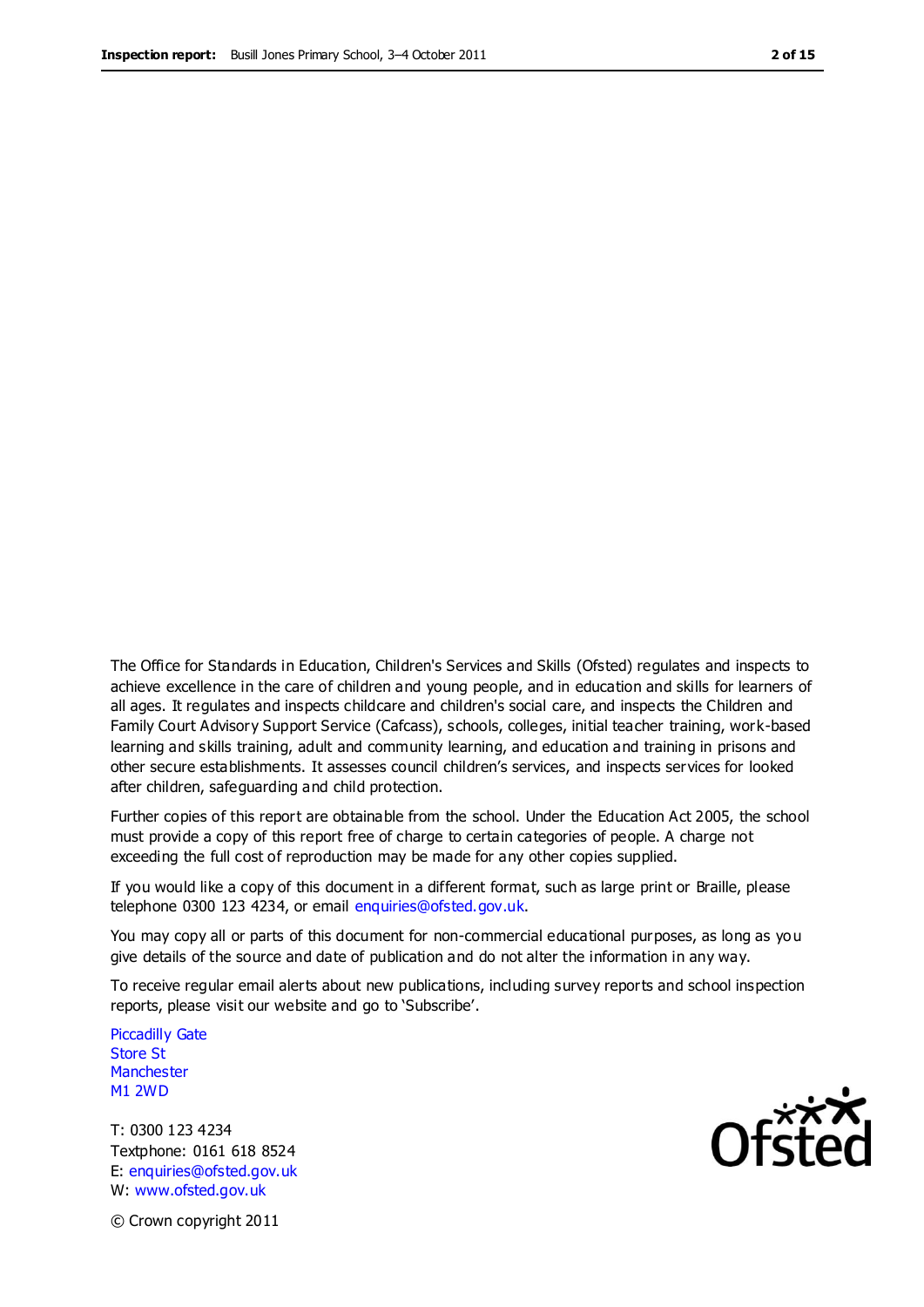### **Introduction**

This inspection was carried out by three additional inspectors. They visited 18 lessons and observed 12 teachers. Meetings were held with senior staff, a group of pupils and members of the governing body. Inspectors observed the school's work, and looked at self–evaluation documents, records of teaching observations, tracking data showing pupils' progress, individual education plans of pupils with special educational needs and/or disabilities, and documents relating to pupils' safety and welfare. In addition, 72 parents' and carers' questionnaires, as well as questionnaires from pupils, were received and analysed.

The inspection team reviewed many aspects of the school's work. It looked in detail at a number of key areas.

- The extent to which pupils made progress in their learning, especially across Key Stage 2 and, in particular, the more able in writing.
- $\blacksquare$  The effectiveness of the curriculum in meeting the needs of pupils, especially in providing opportunities to practise their basic writing skills.
- The effectiveness of senior leaders in improving the quality of teaching.
- The extent to which the governing body and senior leaders know the strengths and weaknesses of the school and the level of challenge they provide to bring about improvement.

### **Information about the school**

The school is slightly larger than the average-sized primary school. The proportion of pupils known to be eligible for free school meals is well above the national average. The large majority of pupils come from White British heritage and a very small minority from Traveller communities of Romany or Gypsy heritage. The proportion of pupils with special educational needs and/or disabilities, including those with a statement of special educational needs, is above average. Most of these pupils have speech and language difficulties with a few on the autistic spectrum. Additionally the school has resourced provision for children with speech & language and communication needs. At present, eight pupils are receiving extra support through this special needs provision and are taught on a full-time basis in different classes around the school. Children in the Early Years Foundation Stage are taught in a Nursery and a separate Reception class as well as in a mixed Reception and Year 1 class. There are no children receiving extra special needs provision provided by the local authority in the Early Years Foundation Stage. The headteacher was appointed in October 2010 and the deputy headteacher in September 2011. The school holds, among other awards, a National Healthy School award, an International School award and a Distinction Award for music from London University.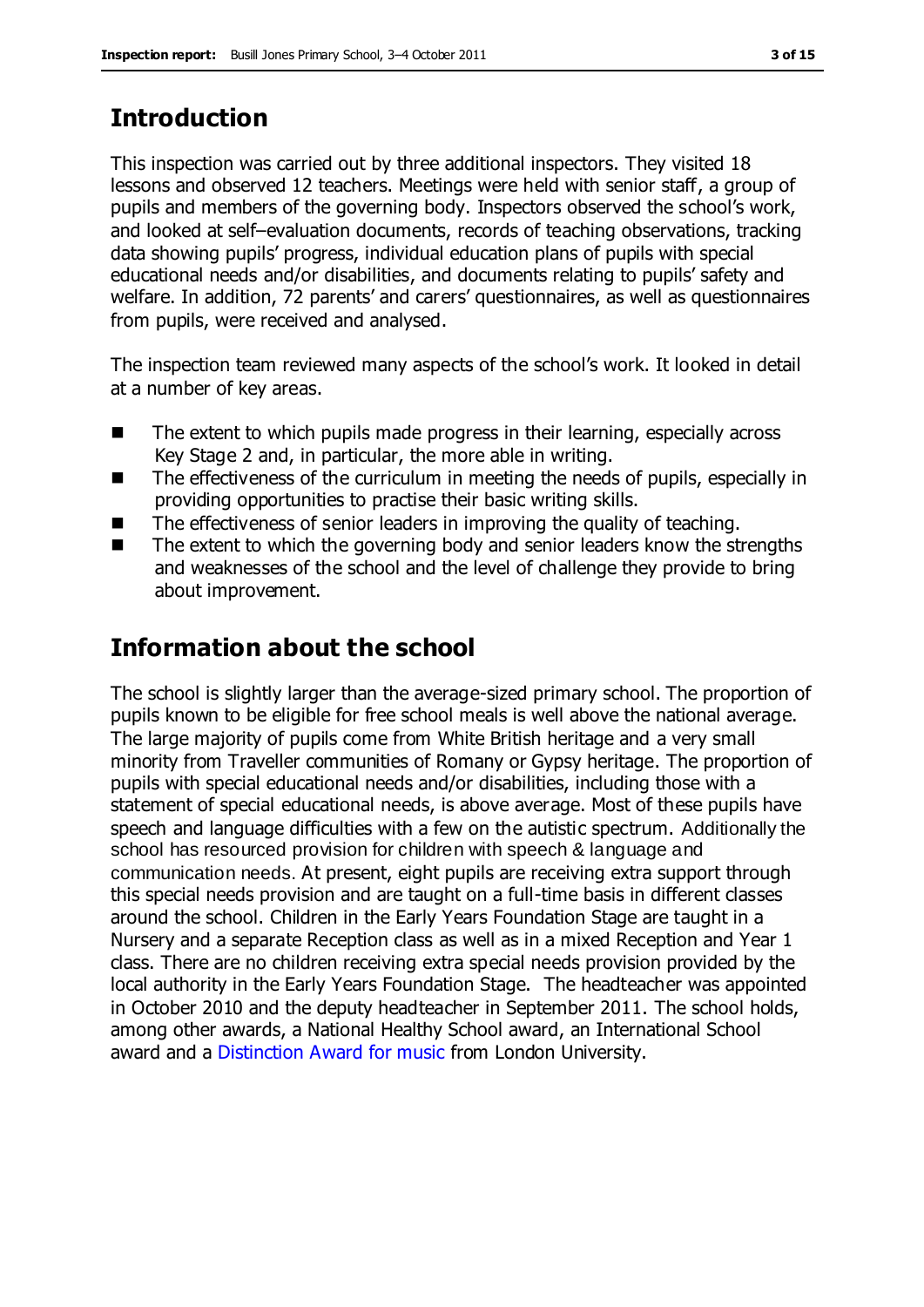### **Inspection judgements**

## **Overall effectiveness: how good is the school? 3**

#### **The school's capacity for sustained improvement 3**

#### **Main findings**

Busill Jones is a satisfactory school. It is improving and has a very positive and inclusive approach. The real strength of the school is its caring and supportive ethos. The school makes good use of the additional resources provided, especially staff, to support pupils with special educational needs and/or disabilities, including those with a statement of special educational needs. As a result, due to the good care, guidance and support given by staff, all pupils, including those from Traveller communities, make good progress in their personal development.

Children get off to a good start in the Early Years Foundation Stage. Pupils make satisfactory progress in Years 1 to 6 and, by the end of Key Stage 2, reach broadly average levels of attainment. Standards are better in mathematics than English by the end of Key Stage 2, with more-able pupils not always achieving the higher levels in both subjects. Although their attainment is low, the few pupils receiving the extra resource-based provision often make good progress because they are constantly supported individually or in small groups by resource-based staff. This is due to good leadership of the provision working effectively with outside agencies to ensure that pupils receiving extra special needs provision are well supported in their learning and personal development and fully integrated in classes around the school. However, pupils with special educational needs and/or disabilities in the school make satisfactory progress overall, given their starting points. Progress overall across Key Stage 2 in reading, writing and mathematics is beginning to pick up, although there is still unevenness in how quickly pupils learn. For example, pupils develop their reading and mathematical skills at a much faster rate than their writing. This is reflected in the performance of more-able pupils, where their achievement in writing is not as apparent as in reading and mathematics.

The headteacher, supported by senior staff, has instilled a clear drive and expectation for improvement. Initiatives to improve the quality of teaching and develop the curriculum in order to increase pupils' rate of progress, especially across Key Stage 2, are beginning to have an impact. Due to effective monitoring by the headteacher and senior leaders, the quality of teaching is improving. This was confirmed through observations during the inspection. There are still pockets of teaching which is no more than satisfactory, especially where lessons are too teacher-led and pupils do not have sufficient opportunities to learn for themselves.

A different approach in delivering the curriculum through linking subjects together is making learning more enjoyable and meaningful for pupils. Teachers are working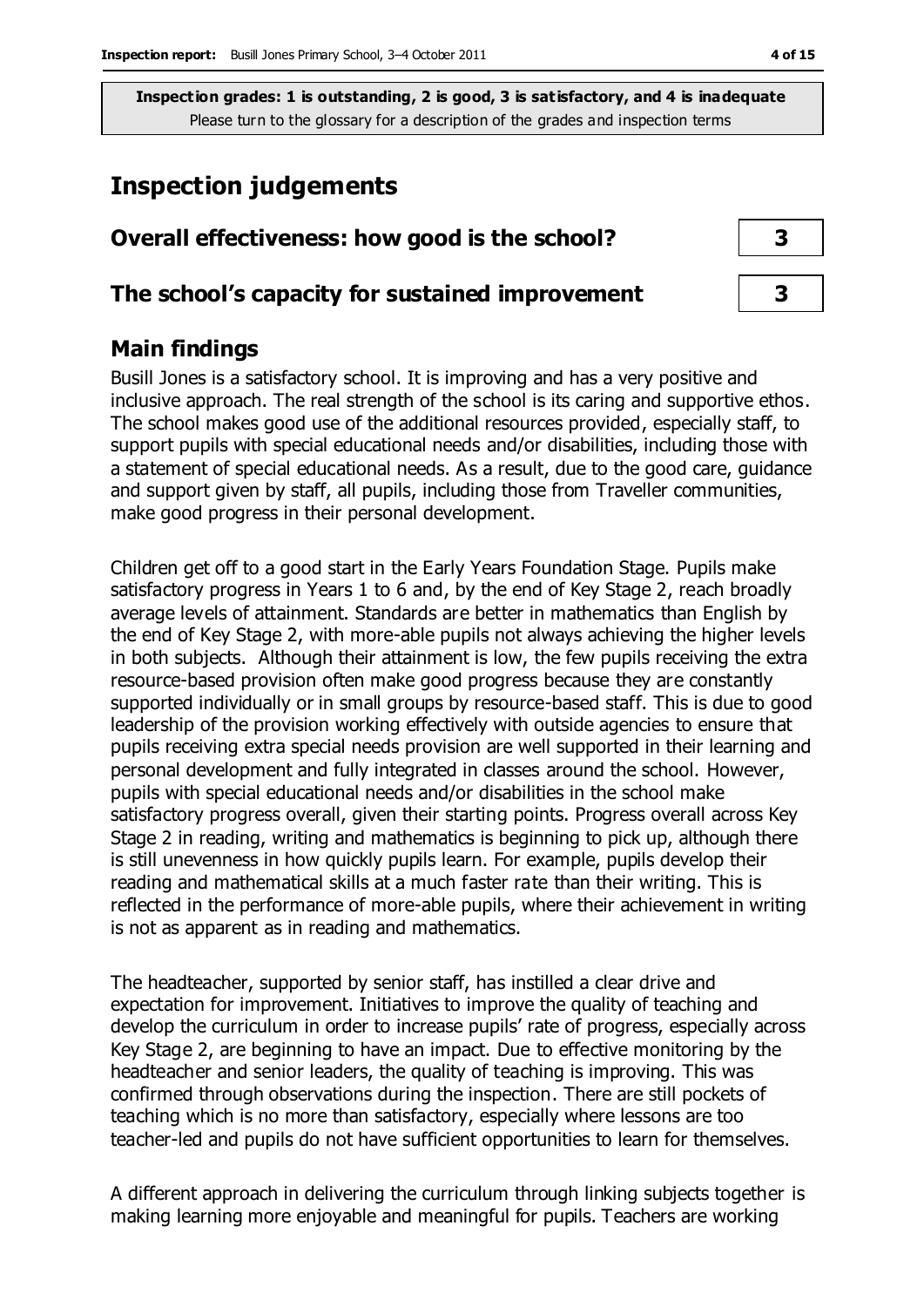effectively together to develop the curriculum. However, leaders at all levels have not monitored the effectiveness of changes in the curriculum in improving the rate at which pupils learn. Also, when planning activities, teachers do not always give sufficient focus to pupils practising their writing skills. Consequently, opportunities are missed to increase the rate at which pupils learn about different styles of writing.

Good relationships and good behaviour across the school mean that the overwhelming majority of pupils enjoy coming to school. One commented, 'Teachers help you to learn and always listen to you.' Pupils are also convinced that they felt safe and secure in school, and the vast majority of responses in the parents' and carers' questionnaires agreed.

The headteacher and senior leaders have a good understanding of the strengths and weaknesses of the school and have quickly identified what needs to be done to improve its performance. While the governing body is very committed and supportive of the school, it does not always provide sufficient challenge in holding senior leaders to account for its performance, particularly with regard to pupils' achievement. Actions to accelerate pupils' progress, particularly in writing, through improving the quality of teaching and developing the curriculum are beginning to have an impact. These actions are still at a relatively early stage and it is too soon to evaluate their full impact. Consequently, given positive leadership towards improvement, pupils' good personal development and current satisfactory achievement, the school's capacity for sustained improvement is satisfactory.

Up to 40% of the schools whose overall effectiveness is judged satisfactory may receive a monitoring visit by an Ofsted inspector before their next section 5 inspection.

### **What does the school need to do to improve further?**

- $\blacksquare$  Raise attainment across the school, particularly in Key Stage 2, with a special focus on the more able, by:
	- improving the quality of teaching to be consistently good or better through providing more opportunities for pupils to be more independent in their learning
	- increasing the rate of pupils' progress, with a particular focus on writing.
- Ensure leaders at all levels monitor and evaluate the impact of the curriculum in increasing the rate at which pupils learn, especially in providing more opportunities for pupils to develop their writing skills.
- Improve the level of challenge provided by the governing body in order to hold senior leaders more fully to account for the attainment and progress of pupils across the school.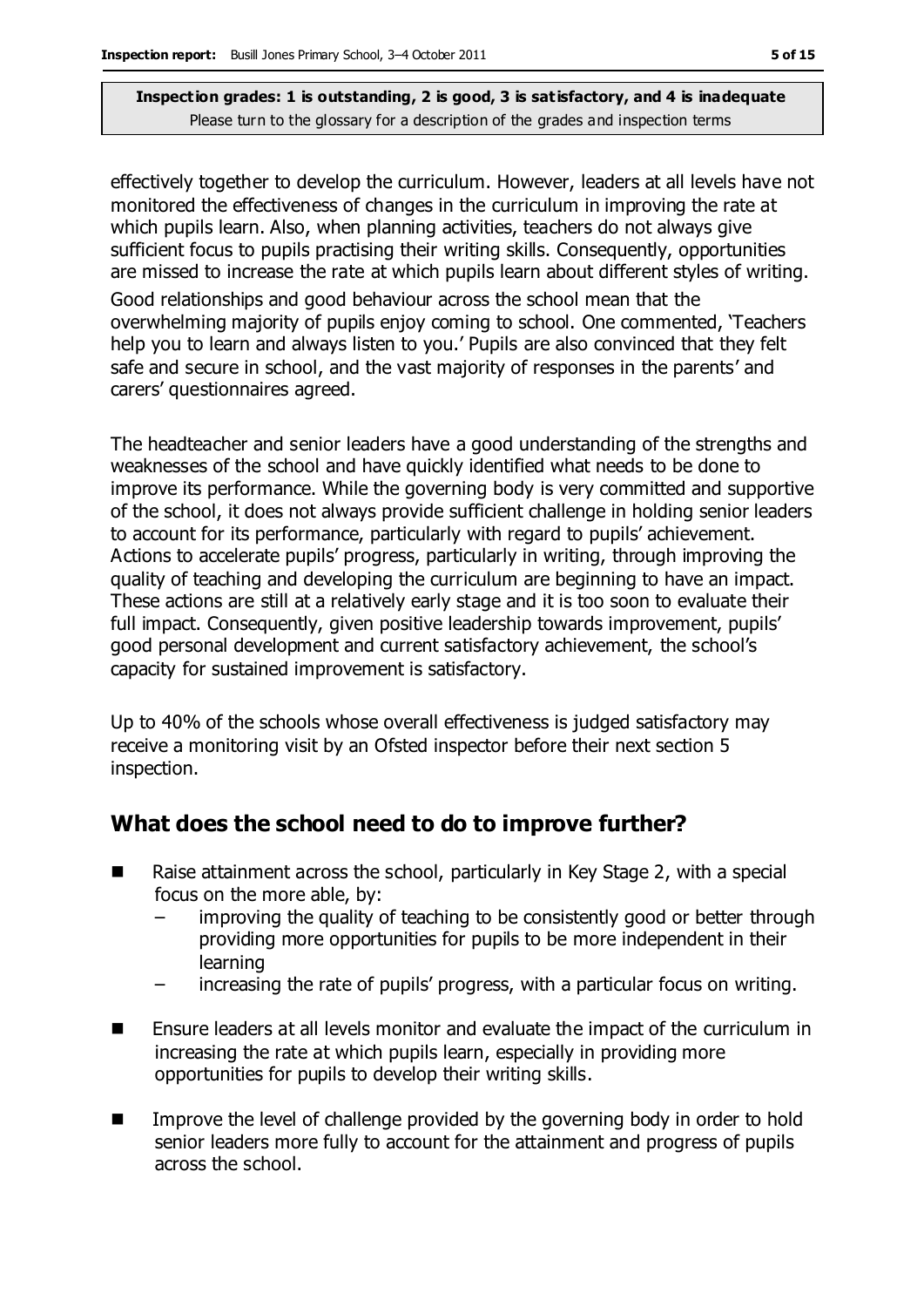#### **Outcomes for individuals and groups of pupils 3**

Throughout the school, pupils enjoy their learning. One pupil commented, 'It's a place we can work and play together and I like doing maths.' Pupils are keen to learn and their enjoyment was seen in lessons. For example, younger pupils were given practical activities to practise their writing skills using glue and sand. In a history lesson, older pupils were making good progress in their speaking and listening skills through developing their knowledge of the Victorian era following a visit to the local Black Country Museum. Children enter school with skills and knowledge below those expected and, overall, all, including those from Traveller communities, make satisfactory progress across the school. However, progress in writing does not keep pace with that made in reading and mathematics. Teaching assistants are skilled at supporting the above-average numbers of pupils with special educational needs and/or disabilities so that they too make satisfactory progress.

Pupils develop good personal values. They have a strong sense of right and wrong, cooperate with each other in lessons and get on well together. Pupils behave well, but the progress and learning of most of them is not above satisfactory, because teaching is not yet challenging enough to ensure all make consistently good progress. Good links with the local church and opportunities to reflect in assemblies ensure that spiritual development is promoted well. Consequently, pupils have a good understanding of different religions and cultures through their learning in the curriculum and links with other communities, for example with a school in Zambia.

Pupils have a good awareness of the importance of being healthy and staying safe, as reflected in Busill Jones' Healthy School Award. For example, they choose healthy snacks and drinks, including milk, at break times and enthusiastically take up the wide range of sporting and physical activities on offer after school. They listen carefully when the local police visit to promote understanding of how to stay safe. Pupils sensibly take on responsibilities around school. For example, older ones help younger ones by being 'playground buddies'. The school council makes a good contribution to the school community through suggesting improvements – such as climbing equipment for the playground. Pupils also make a good contribution to the local community, for example singing in the local church and distributing food collected at the harvest festival celebration.

Given their good personal development and satisfactory basic skills in English and mathematics, pupils from all backgrounds and heritage are soundly prepared for their next stage of education.

These are the grades for pupils' outcomes

| Pupils' achievement and the extent to which they enjoy their learning |  |
|-----------------------------------------------------------------------|--|
|-----------------------------------------------------------------------|--|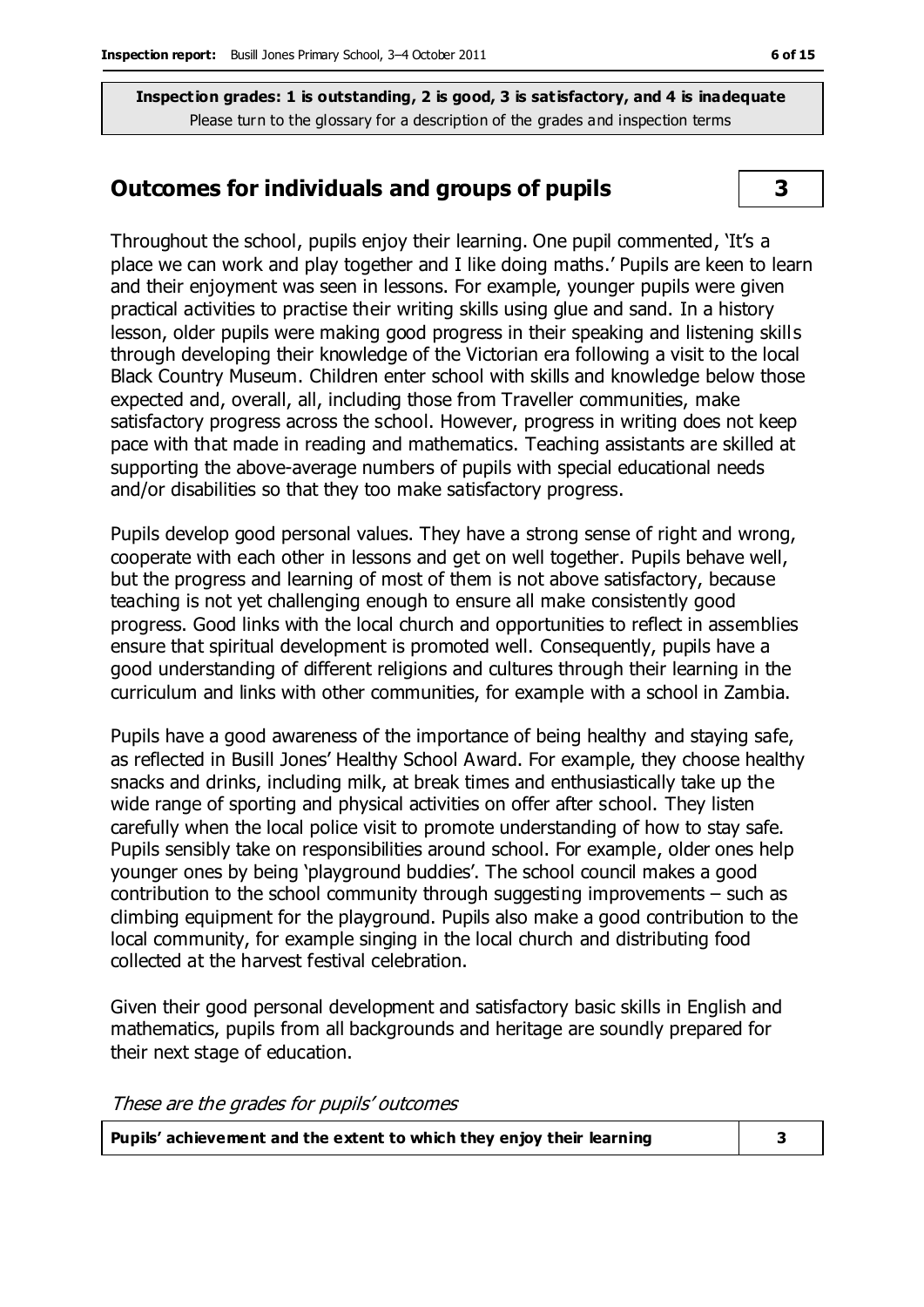| Taking into account:                                                                                                      |                         |
|---------------------------------------------------------------------------------------------------------------------------|-------------------------|
| Pupils' attainment <sup>1</sup>                                                                                           | 3                       |
|                                                                                                                           | 3                       |
| The quality of pupils' learning and their progress                                                                        |                         |
| The quality of learning for pupils with special educational needs and/or disabilities<br>and their progress               | 3                       |
| The extent to which pupils feel safe                                                                                      | 2                       |
| Pupils' behaviour                                                                                                         | 2                       |
| The extent to which pupils adopt healthy lifestyles                                                                       | $\overline{\mathbf{2}}$ |
| The extent to which pupils contribute to the school and wider community                                                   | 2                       |
| The extent to which pupils develop workplace and other skills that will<br>contribute to their future economic well-being | 3                       |
| Taking into account:                                                                                                      |                         |
| Pupils' attendance <sup>1</sup>                                                                                           | 3                       |
| The extent of pupils' spiritual, moral, social and cultural development                                                   |                         |

### **How effective is the provision?**

Pupils are beginning to benefit from the headteacher's drive to improve the quality of teaching across the school. However, while good practice was observed during the inspection, inconsistencies remain, which means that teaching is satisfactory overall. Teachers work hard and make good use of resources, such as interactive whiteboards, to make learning interesting. Information about the different abilities of pupils is used to plan lessons to meet their needs. Work is generally well marked and helps them to improve. Relationships between adults and pupils are good and lessons are orderly and calm. Where pupils are quickly engaged in their learning, they often make good progress. Many lessons tend to be led by the teacher with pupils spending too much time listening to explanations or instructions. This slows the pace of learning, especially for the more able in developing their ability to learn independently.

Changes to the curriculum are also beginning to benefit pupils. Subjects are being effectively linked together to promote pupils' enjoyment and personal development, particularly in boys. While topics such as 'the Egyptians' are used to develop pupils' language skills and imagination, opportunities to develop their writing are missed. Although initiatives are beginning to make a difference to the progress of pupils, there is not an overview of how to ensure that the curriculum is consistent in matching the needs of different groups. A programme to systematically teach younger pupils sounds and letters (phonics) is supporting their progress in reading and writing. This is benefiting pupils, especially as they enter school with basic skills well below those expected. The curriculum is enriched by visitors and visits and a wide range of extra-curricular activities, including choir, football, dance and computer club that are widely taken up. Music is a particular strength of the school, as recognised in its award from London University.

 $\overline{a}$ <sup>1</sup> The grades for attainment and attendance are: 1 is high; 2 is above average; 3 is broadly average; and 4 is low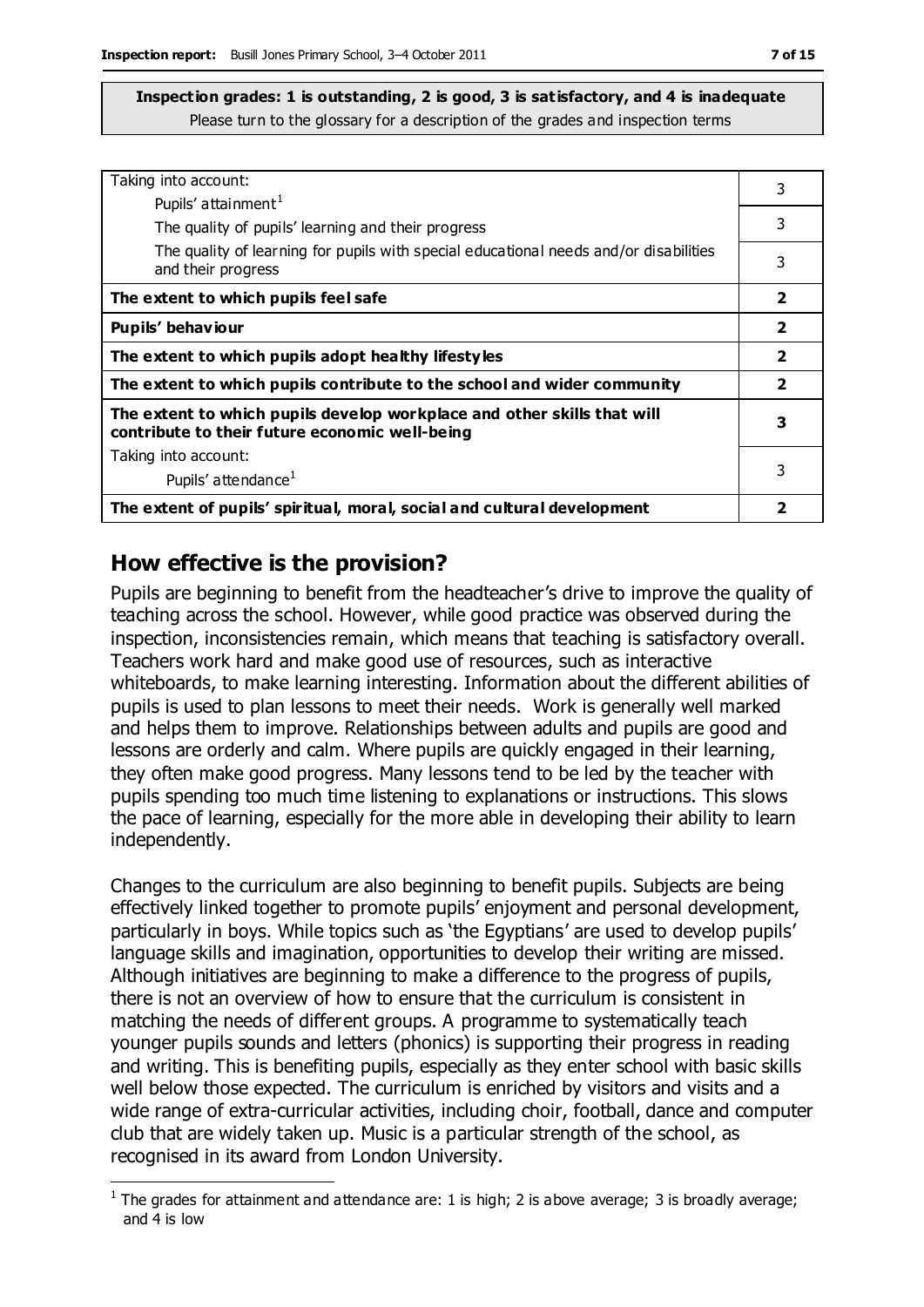The school has good links with the Traveller community and pupils with a Travelling heritage are integrated well into the school. The school works very effectively with external agencies, including speech and language and behaviour support services, and individual families to ensure that the most potentially vulnerable pupils are supported well. This good level of care ensures that pupils, especially those with special educational needs and/or disabilities and those who are given support from the extra special needs resources provided by the local authority, are fully included into school life. The school works very hard to persuade families of the importance of attending school, such as contacting families on the first day a pupil is absent and rewarding good attendance. This approach positively influences the attendance practice of most families, but not all of them recognise the benefits of regular attendance.

These are the grades for the quality of provision

| The quality of teaching                                                                                    |  |
|------------------------------------------------------------------------------------------------------------|--|
| Taking into account:                                                                                       |  |
| The use of assessment to support learning                                                                  |  |
| The extent to which the curriculum meets pupils' needs, including, where<br>relevant, through partnerships |  |
| The effectiveness of care, guidance and support                                                            |  |

### **How effective are leadership and management?**

The headteacher has quickly established a sense of commitment to raise standards. Senior leaders and staff support her vision and there is a shared ambition to improve the performance of the school. Leadership and management are, currently, not above satisfactory because, while the quality of teaching is improving, initiatives to raise standards and accelerate pupils' progress in learning are only just beginning to have beneficial effects. The governing body is also very supportive of this drive for improvement. Governors visit school on a regular basis but do not always provide sufficient independent challenge in holding senior leaders to account for standards in the school.

The school's commitment to equality of opportunity is best shown in the helpful care and support given to the many pupils with special educational needs and/or disabilities. Consequently, they achieve satisfactory progress across the school in line with most other groups of pupils, and those attached to the resource-based provision achieve well. The school's ethos ensures that all groups of pupils, including those from a Travelling background, are fully included in school life. However, the promotion of equality of opportunity is not above satisfactory, overall, because the school is not yet analysing performance rigorously enough to identify where pupils, especially the more able, are not fully reaching their learning potential.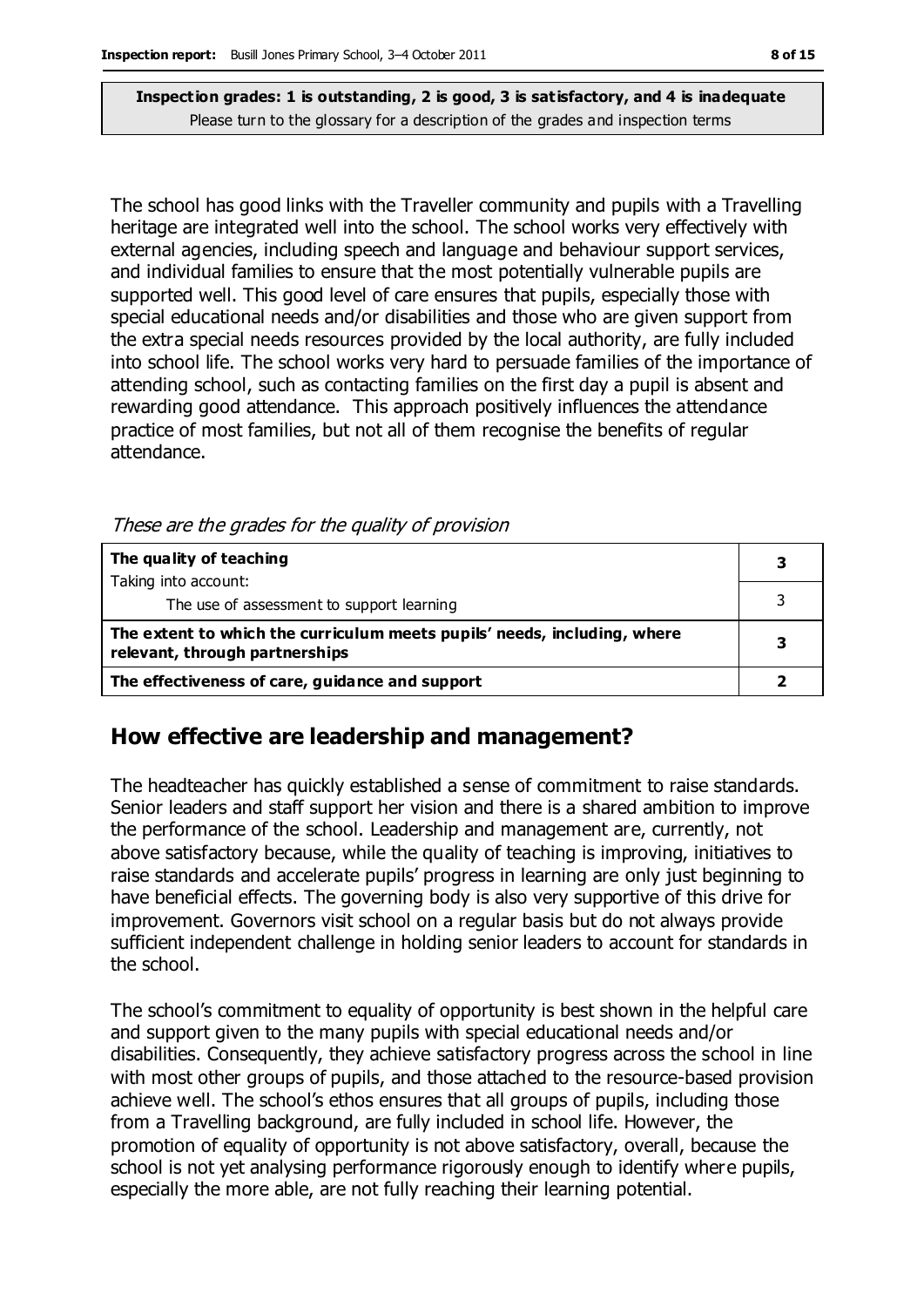There are good arrangements to safeguard pupils. Parents and carers responding to the Ofsted questionnaire universally endorse the school as a safe place for their children to be. Staff are appropriately trained in child protection procedures which are rigorously applied. Members of the governing body have attended safer recruitment training and all staff are fully vetted before working in school. The school has good links with outside agencies to help protect potentially vulnerable pupils.

Commitment to community cohesion is good. The school has strong links with other schools and communities at a local, national and international level. This is a reflection of the work the school has done in gaining an International School award. Consequently, pupils have a good understanding and empathy for others from different communities. This is shown through pupils from different backgrounds and abilities, such as those with special educational needs and/or disabilities or those from the Traveller community, getting on well and working and playing happily together.

Relationships with parents and carers are a strength of the school. Responses from the parents' and carers' questionnaires show that they have confidence in staff to listen and deal with any of their concerns. A comment from one parent/carer concisely reflects the views of the vast majority of respondents: 'The school makes you feel you are in a community and welcomed.'

| The effectiveness of leadership and management in embedding ambition and<br>driving improvement                                                                     | 3              |
|---------------------------------------------------------------------------------------------------------------------------------------------------------------------|----------------|
| Taking into account:                                                                                                                                                |                |
| The leadership and management of teaching and learning                                                                                                              | 3              |
| The effectiveness of the governing body in challenging and supporting the<br>school so that weaknesses are tackled decisively and statutory responsibilities<br>met | 3              |
| The effectiveness of the school's engagement with parents and carers                                                                                                | $\overline{2}$ |
| The effectiveness of partnerships in promoting learning and well-being                                                                                              | $\overline{2}$ |
| The effectiveness with which the school promotes equality of opportunity and<br>tackles discrimination                                                              | 3              |
| The effectiveness of safeguarding procedures                                                                                                                        | $\overline{2}$ |
| The effectiveness with which the school promotes community cohesion                                                                                                 | $\overline{2}$ |
| The effectiveness with which the school deploys resources to achieve value for<br>money                                                                             | 3              |

#### These are the grades for leadership and management

### **Early Years Foundation Stage**

Children make good progress in their learning because they feel happy and safe in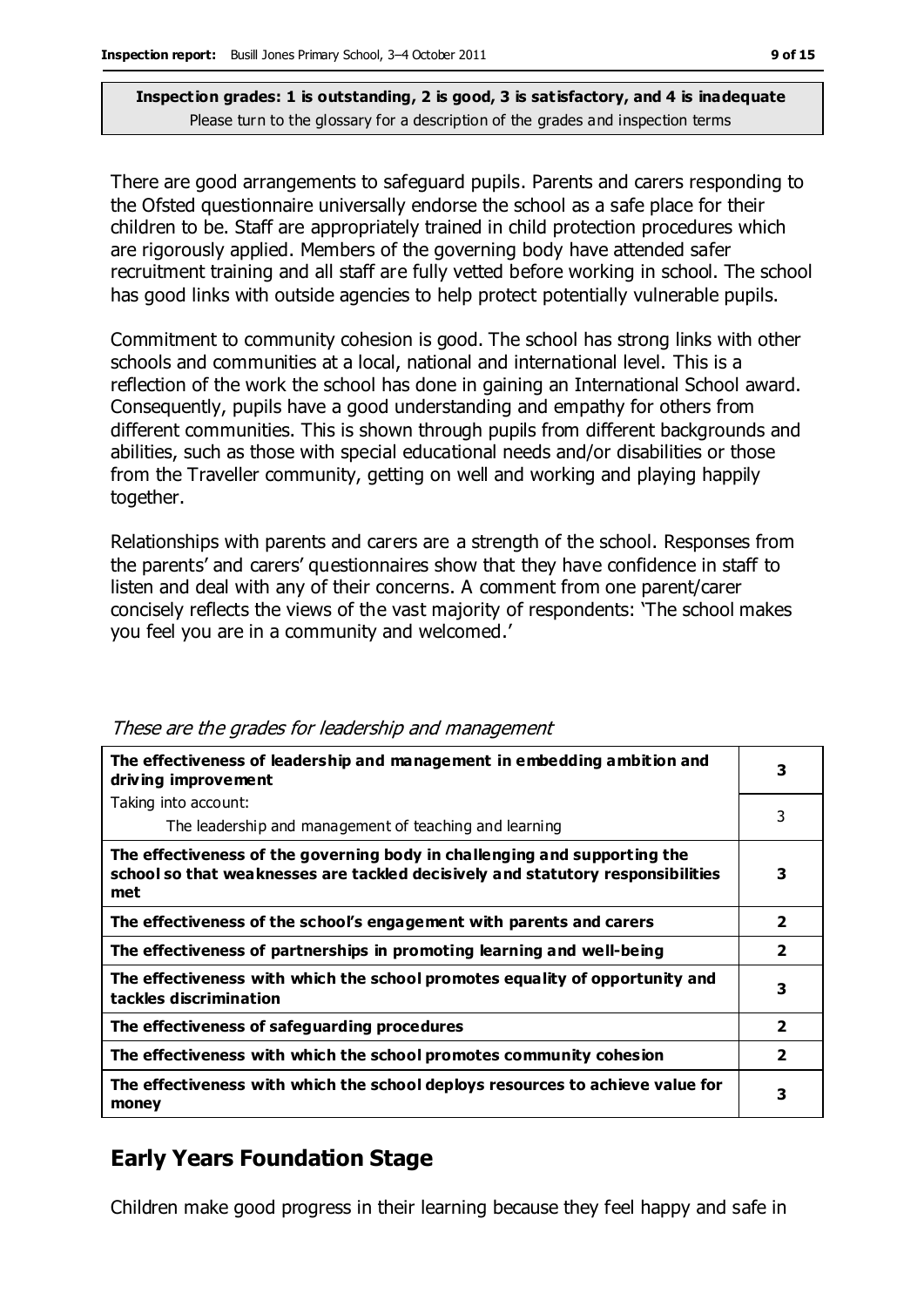the pleasant welcoming environment of the Early Years Foundation Stage. Children broadly reach the expected national levels in all areas of learning by the time they enter Year 1. They make particularly good progress in their personal, social and emotional development and in their communication, language and literacy skills. Their progress in creative development is not as well developed as other areas. There are good links with parents and carers, and good relationships within the setting make an effective contribution to children's personal development. As a result, behaviour is good. Children become confident in their learning through exploring through play. They know how to play safely and have a good awareness for their age of the importance of being healthy, for example in drinking water throughout the day.

Teaching is good and children are motivated by the caring enthusiasm of staff. Planning of activities covers all areas of learning and there is a good balance between those directed by staff and those chosen by children. There is particularly good provision for outdoor learning and this is linked effectively with activities indoors. Staff assess children's learning well through direct observations and this informs further planning to meet the needs of individuals. Some opportunities to assess children's learning are missed, especially of those with special educational needs and/or disabilities, when they are not learning directly in the setting.

The Early Years Foundation Stage is well led and staff work effectively together to promote children's learning. There are good partnerships with other agencies, including the local Children's Centre, to support children and their families where necessary.

| Overall effectiveness of the Early Years Foundation Stage                    |  |
|------------------------------------------------------------------------------|--|
| Taking into account:                                                         |  |
| Outcomes for children in the Early Years Foundation Stage                    |  |
| The quality of provision in the Early Years Foundation Stage                 |  |
| The effectiveness of leadership and management of the Early Years Foundation |  |
| Stage                                                                        |  |

These are the grades for the Early Years Foundation Stage

### **Views of parents and carers**

Approximately 27% of parents and carers responded to the questionnaire. However, all those who responded felt that their children enjoyed school. Also, the vast majority thought that that teaching was good, the school was well led and they were happy with their children's experience at school. Evidence from the inspection found that, while there was good teaching in the school, overall, teaching was satisfactory. Also, evidence from the inspection showed that leadership and management of the school was satisfactory overall. This was because initiatives to raise standards have been recently introduced and have not had sufficient time to show they will be fully effective.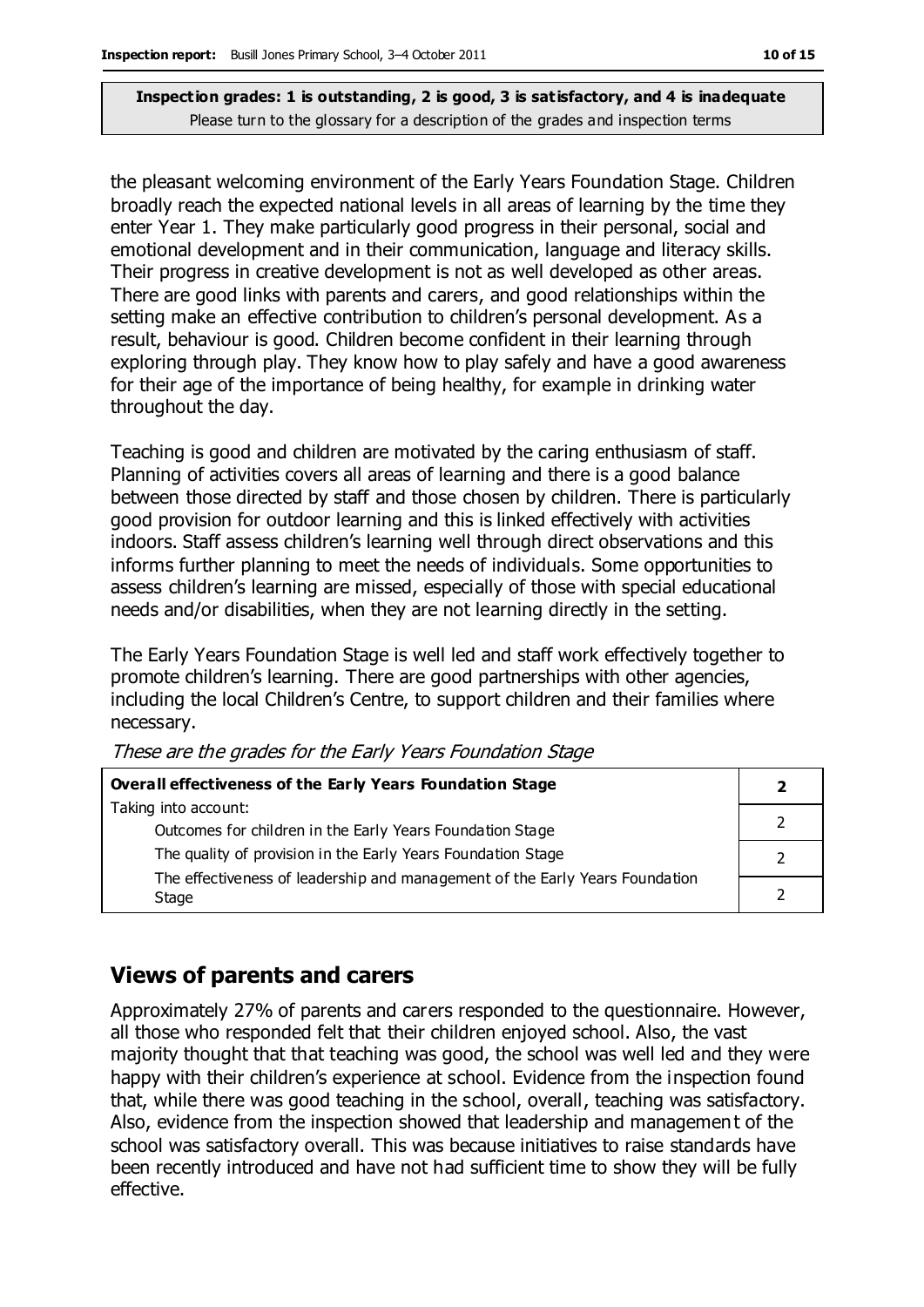#### **Responses from parents and carers to Ofsted's questionnaire**

Ofsted invited all the registered parents and carers of pupils registered at Busill Jones Primary School to complete a questionnaire about their views of the school.

In the questionnaire, parents and carers were asked to record how strongly they agreed with 13 statements about the school.

The inspection team received 72 completed questionnaires by the end of the on-site inspection. In total, there are 268 pupils registered at the school.

| <b>Statements</b>                                                                                                                                                                                                                                       | <b>Strongly</b><br>agree |               | <b>Agree</b> |               | <b>Disagree</b> |               | <b>Strongly</b><br>disagree |              |
|---------------------------------------------------------------------------------------------------------------------------------------------------------------------------------------------------------------------------------------------------------|--------------------------|---------------|--------------|---------------|-----------------|---------------|-----------------------------|--------------|
|                                                                                                                                                                                                                                                         | <b>Total</b>             | $\frac{0}{0}$ | <b>Total</b> | $\frac{1}{2}$ | <b>Total</b>    | $\frac{1}{2}$ | <b>Total</b>                | %            |
| My child enjoys school                                                                                                                                                                                                                                  | 46                       | 64            | 25           | 35            | 0               | $\mathbf 0$   | $\mathbf 0$                 | $\mathbf 0$  |
| The school keeps my child<br>safe                                                                                                                                                                                                                       | 50                       | 69            | 22           | 31            | 0               | $\mathbf 0$   | $\mathbf 0$                 | $\mathbf 0$  |
| The school informs me about<br>my child's progress                                                                                                                                                                                                      | 43                       | 60            | 26           | 36            | $\overline{2}$  | 3             | $\mathbf 0$                 | $\mathbf 0$  |
| My child is making enough<br>progress at this school                                                                                                                                                                                                    | 44                       | 61            | 25           | 35            | $\mathbf{1}$    | 1             | $\mathbf 0$                 | $\mathbf 0$  |
| The teaching is good at this<br>school                                                                                                                                                                                                                  | 52                       | 72            | 17           | 24            | $\mathbf{1}$    | $\mathbf{1}$  | $\mathbf{1}$                | $\mathbf{1}$ |
| The school helps me to<br>support my child's learning                                                                                                                                                                                                   | 52                       | 72            | 16           | 22            | $\mathbf{1}$    | $\mathbf{1}$  | $\Omega$                    | $\mathbf 0$  |
| The school helps my child to<br>have a healthy lifestyle                                                                                                                                                                                                | 42                       | 58            | 27           | 36            | $\overline{2}$  | 3             | $\mathbf 0$                 | $\mathbf 0$  |
| The school makes sure that<br>my child is well prepared for<br>the future (for example<br>changing year group,<br>changing school, and for<br>children who are finishing<br>school, entering further or<br>higher education, or entering<br>employment) | 44                       | 61            | 25           | 35            | $\mathbf{1}$    | $\mathbf{1}$  | $\Omega$                    | $\mathbf 0$  |
| The school meets my child's<br>particular needs                                                                                                                                                                                                         | 47                       | 65            | 20           | 28            | 3               | 4             | $\mathbf{0}$                | $\mathbf 0$  |
| The school deals effectively<br>with unacceptable behaviour                                                                                                                                                                                             | 40                       | 56            | 28           | 39            | $\mathbf{1}$    | $\mathbf{1}$  | 0                           | $\mathbf 0$  |
| The school takes account of<br>my suggestions and<br>concerns                                                                                                                                                                                           | 34                       | 47            | 33           | 46            | $\overline{2}$  | 3             | $\mathbf 0$                 | $\mathbf 0$  |
| The school is led and<br>managed effectively                                                                                                                                                                                                            | 52                       | 72            | 17           | 24            | $\mathbf 0$     | $\mathbf 0$   | $\overline{2}$              | 3            |
| Overall, I am happy with my<br>child's experience at this<br>school                                                                                                                                                                                     | 50                       | 69            | 20           | 28            | 1               | 1             | 0                           | $\mathbf 0$  |

The table above summarises the responses that parents and carers made to each statement. The percentages indicate the proportion of parents and carers giving that response out of the total number of completed questionnaires. Where one or more parents and carers chose not to answer a particular question, the percentages will not add up to 100%.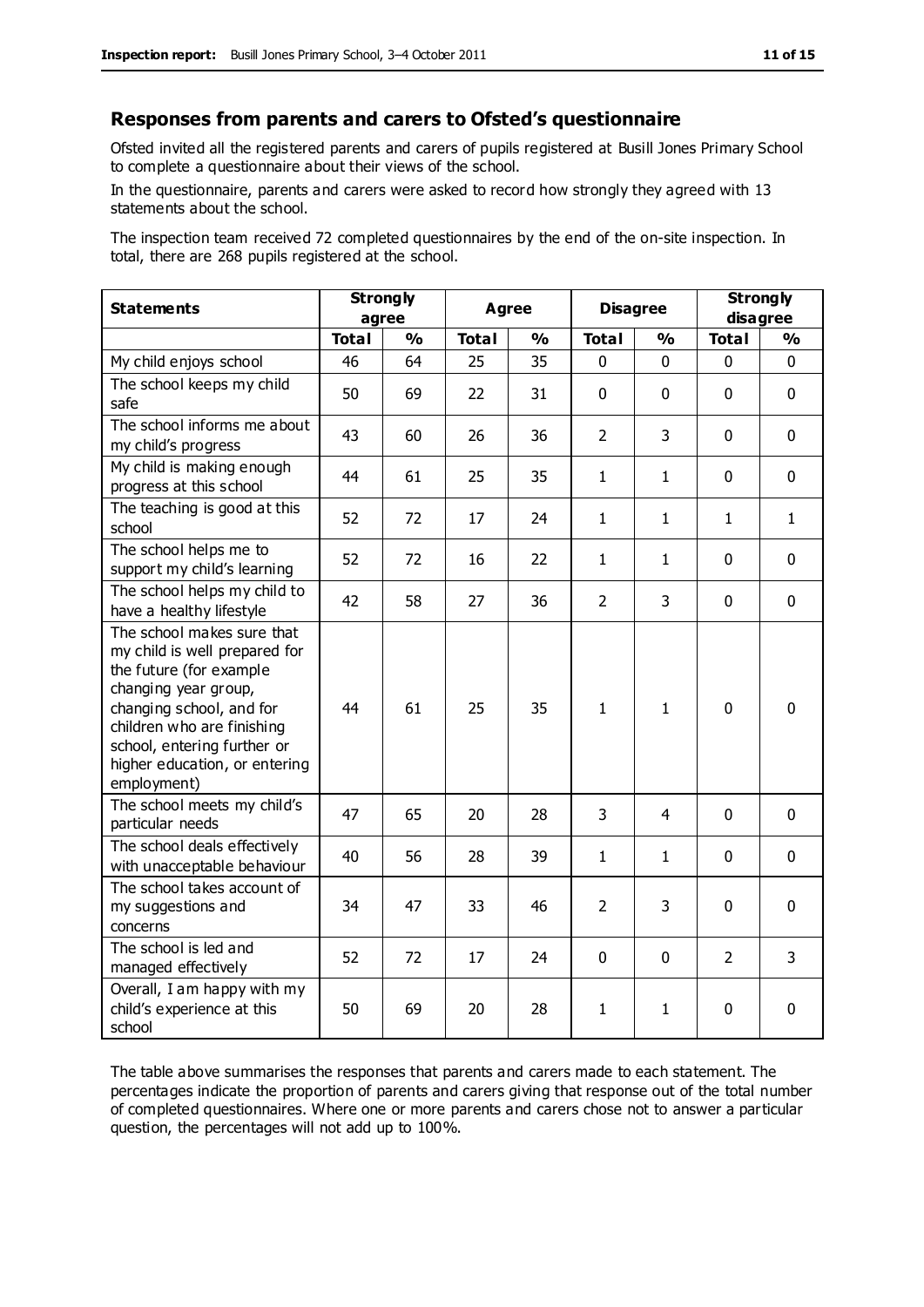### **Glossary**

#### **What inspection judgements mean**

| Grade   | <b>Judgement</b> | <b>Description</b>                                            |
|---------|------------------|---------------------------------------------------------------|
| Grade 1 | Outstanding      | These features are highly effective. An outstanding           |
|         |                  | school provides exceptionally well for all its pupils' needs. |
| Grade 2 | Good             | These are very positive features of a school. A school        |
|         |                  | that is good is serving its pupils well.                      |
| Grade 3 | Satisfactory     | These features are of reasonable quality. A satisfactory      |
|         |                  | school is providing adequately for its pupils.                |
| Grade 4 | Inadequate       | These features are not of an acceptable standard. An          |
|         |                  | inadequate school needs to make significant                   |
|         |                  | improvement in order to meet the needs of its pupils.         |
|         |                  | Ofsted inspectors will make further visits until it           |
|         |                  | improves.                                                     |

#### **Overall effectiveness of schools**

|                       |                    |      | Overall effectiveness judgement (percentage of schools) |                   |
|-----------------------|--------------------|------|---------------------------------------------------------|-------------------|
| <b>Type of school</b> | <b>Outstanding</b> | Good | <b>Satisfactory</b>                                     | <b>Inadequate</b> |
| Nursery schools       | 43                 | 47   | 10                                                      |                   |
| Primary schools       | h                  | 46   | 42                                                      |                   |
| Secondary             | 14                 | 36   | 41                                                      |                   |
| schools               |                    |      |                                                         |                   |
| Sixth forms           | 15                 | 42   | 41                                                      | 3                 |
| Special schools       | 30                 | 48   | 19                                                      |                   |
| Pupil referral        | 14                 | 50   | 31                                                      |                   |
| units                 |                    |      |                                                         |                   |
| All schools           | 10                 | 44   | 39                                                      |                   |

New school inspection arrangements were introduced on 1 September 2009. This means that inspectors now make some additional judgements that were not made previously.

The data in the table above are for the period 1 September 2010 to 08 April 2011 and are consistent with the latest published official statistics about maintained school inspection outcomes (see [www.ofsted.gov.uk\)](http://www.ofsted.gov.uk/).

The sample of schools inspected during 2010/11 was not representative of all schools nationally, as weaker schools are inspected more frequently than good or outstanding schools.

Percentages are rounded and do not always add exactly to 100.

Sixth form figures reflect the judgements made for the overall effectiveness of the sixth form in secondary schools, special schools and pupil referral units.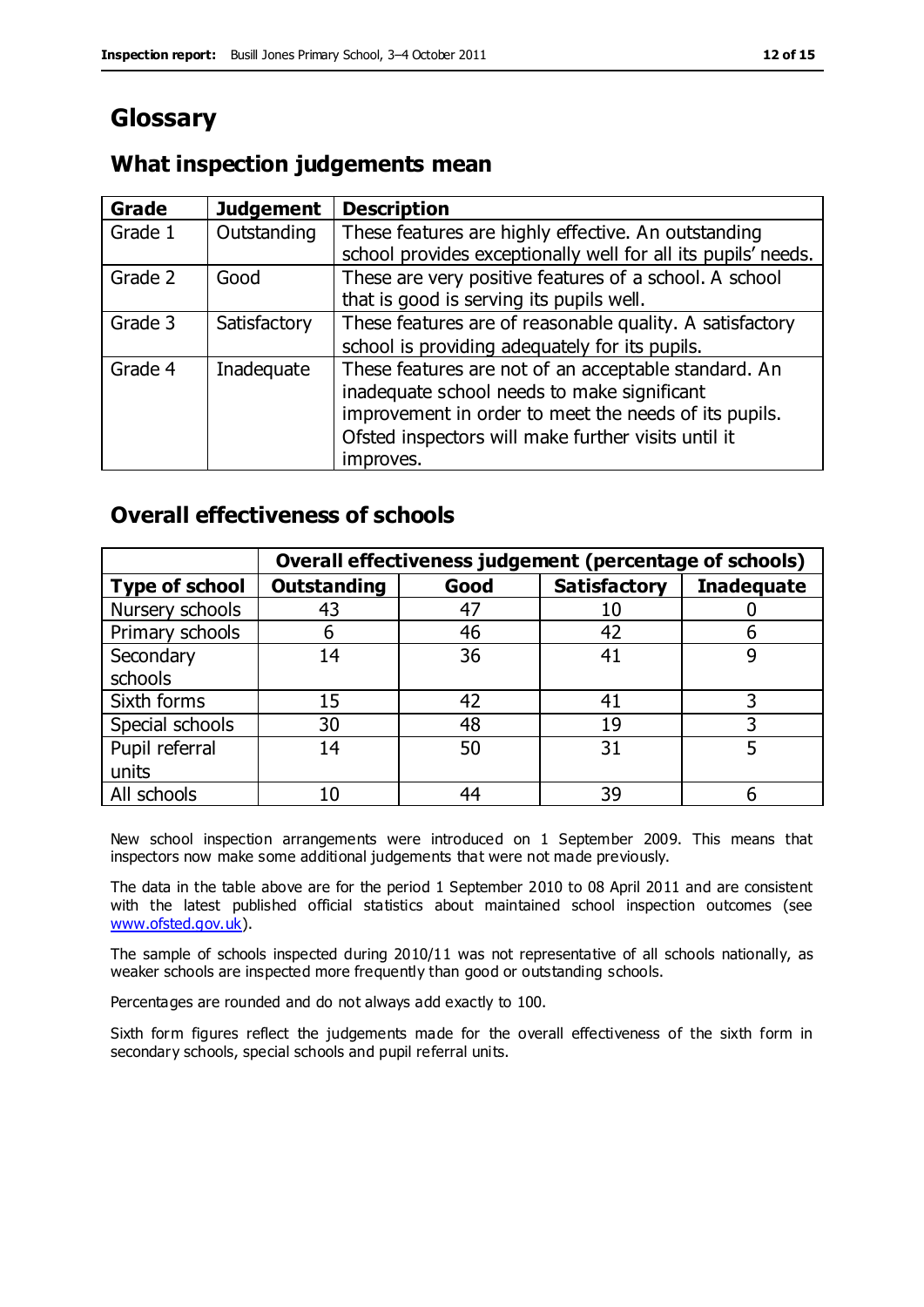### **Common terminology used by inspectors**

| Achievement:                  | the progress and success of a pupil in their<br>learning, development or training.                                                                                                                                                                                                                                           |
|-------------------------------|------------------------------------------------------------------------------------------------------------------------------------------------------------------------------------------------------------------------------------------------------------------------------------------------------------------------------|
| Attainment:                   | the standard of the pupils' work shown by test and<br>examination results and in lessons.                                                                                                                                                                                                                                    |
| Capacity to improve:          | the proven ability of the school to continue<br>improving. Inspectors base this judgement on what<br>the school has accomplished so far and on the<br>quality of its systems to maintain improvement.                                                                                                                        |
| Leadership and management:    | the contribution of all the staff with responsibilities,<br>not just the headteacher, to identifying priorities,<br>directing and motivating staff and running the<br>school.                                                                                                                                                |
| Learning:                     | how well pupils acquire knowledge, develop their<br>understanding, learn and practise skills and are<br>developing their competence as learners.                                                                                                                                                                             |
| <b>Overall effectiveness:</b> | inspectors form a judgement on a school's overall<br>effectiveness based on the findings from their<br>inspection of the school. The following judgements,<br>in particular, influence what the overall<br>effectiveness judgement will be.                                                                                  |
|                               | The school's capacity for sustained<br>×<br>improvement.<br>Outcomes for individuals and groups of<br>п<br>pupils.<br>The quality of teaching.<br>The extent to which the curriculum meets<br>pupils' needs, including, where relevant,<br>through partnerships.<br>The effectiveness of care, guidance and<br>■<br>support. |
| Progress:                     | the rate at which pupils are learning in lessons and<br>over longer periods of time. It is often measured<br>by comparing the pupils' attainment at the end of a<br>key stage with their attainment when they started.                                                                                                       |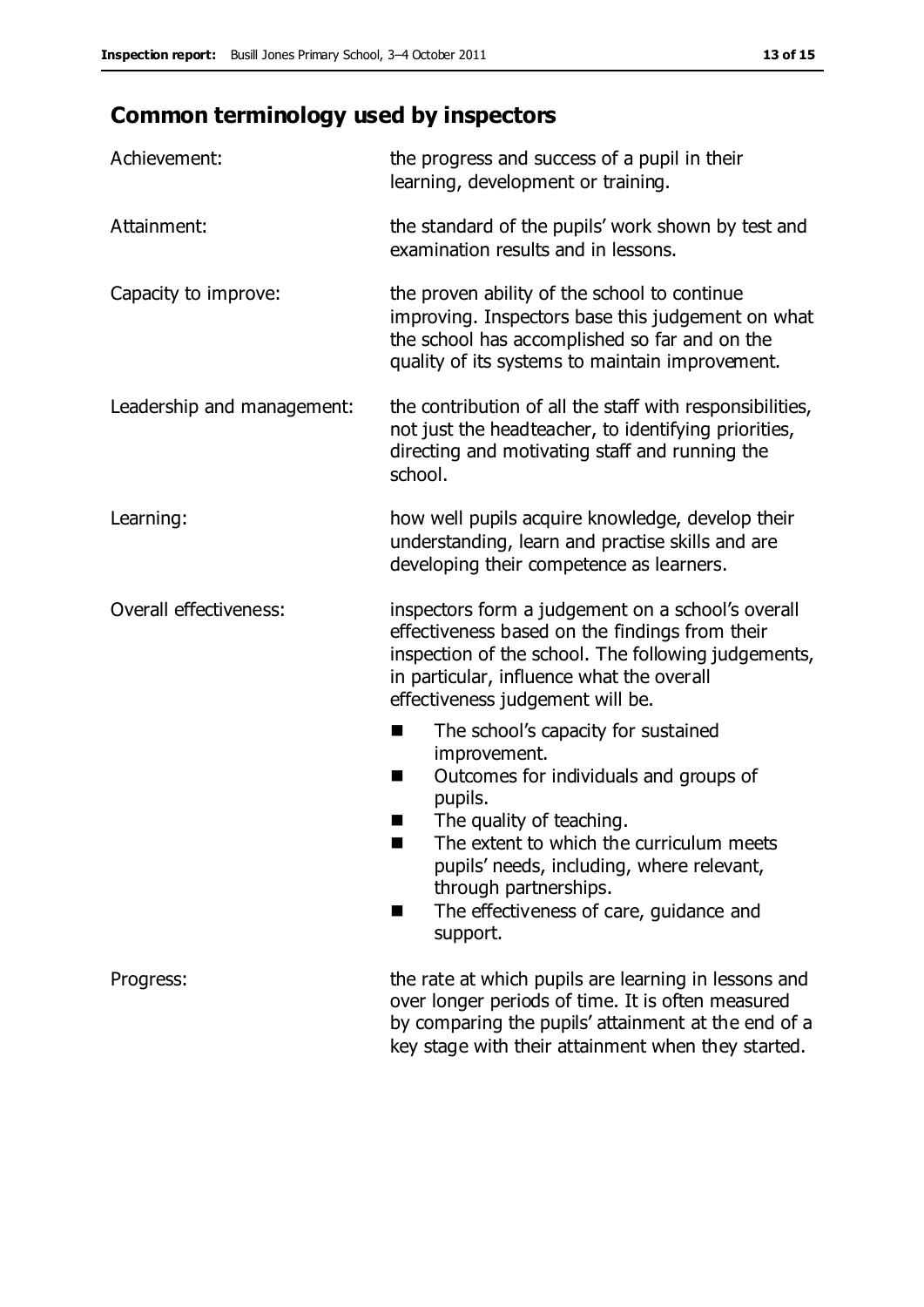#### **This letter is provided for the school, parents and carers to share with their children. It describes Ofsted's main findings from the inspection of their school.**

5 October 2011

Dear Pupils

#### **Inspection of Busill Jones Primary School, Bloxwich, Walsall WS3 2QF**

I would like to thank you for making us feel so welcome when we visited your school recently. We enjoyed meeting you and watching you work with your teachers in lessons and around the school. All the staff work hard to help you learn and enjoy school. Your school gives you a satisfactory standard of education and cares for you well.

Here are some of the other good things that we found out about your school.

- You enjoy school and like being with your friends.
- You are keen to learn and to do your best and make satisfactory progress.
- You behave well and treat each other with respect, and are always willing to help around school.
- You enjoy taking part in the activities that the school has to offer.
- You are always willing to help other people in school.

To help the school get even better, we have asked that the adults in charge of the school do three things.

- Improve the standards you reach, especially those of the pupils who learn quickly, by:
	- ensuring your lessons are always good or better and give you more opportunities to learn for yourselves
	- increase the rate at which you make progress, especially in writing.
- Make sure that the subjects taught help you to increase the speed of your learning and give you more opportunities to practise your writing. We want the school's leaders to check closely that this is taking place.
- Make sure that the governing body constantly checks that you are making good progress and doing as well as you can.

All of you can help too by continuing to be kind, listening to your teachers and helping each other in school.

Yours sincerely

James Henry Lead Inspector